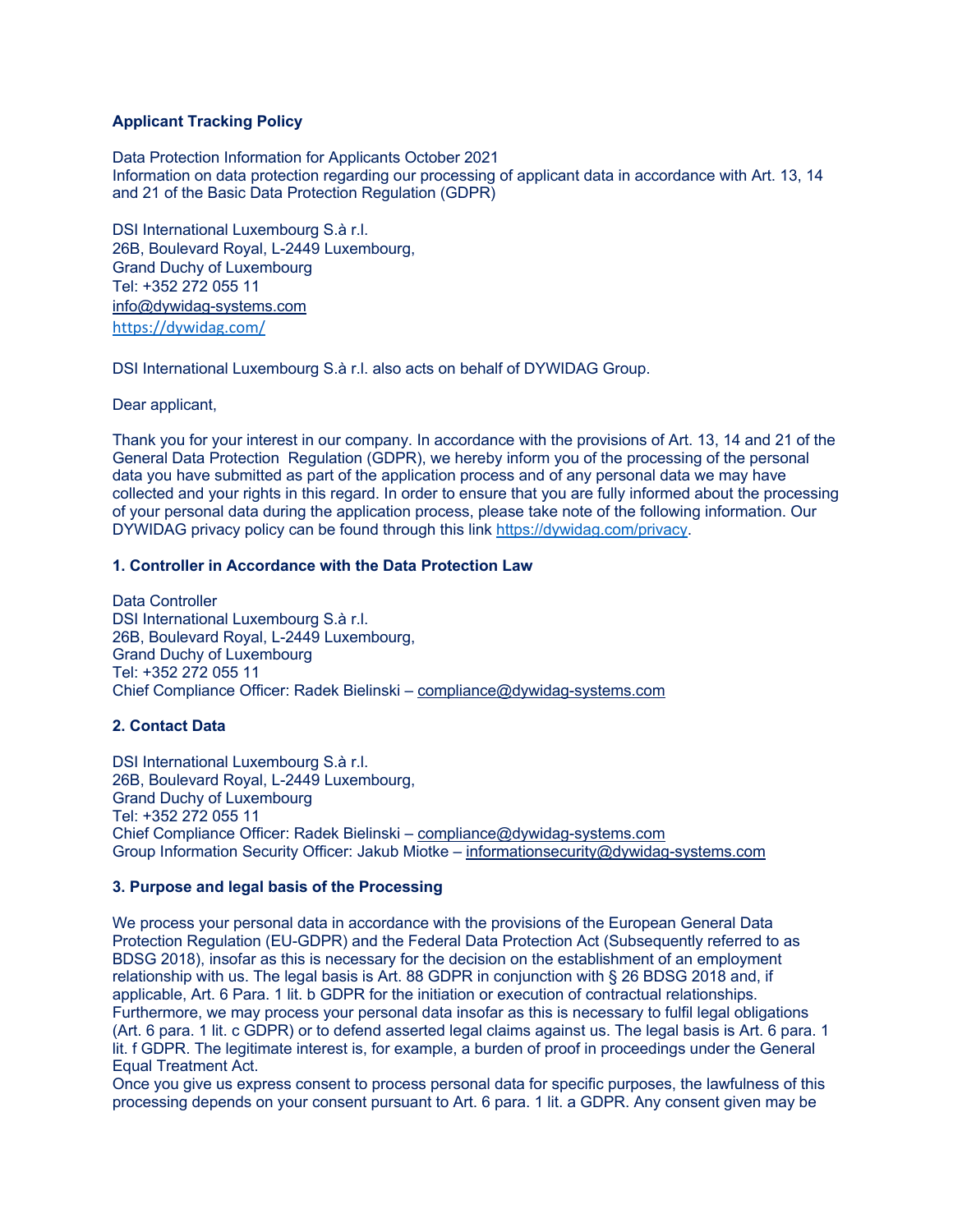withdrawn at any time with effect for the future (see section 9 of this data protection information). If there is an employment relationship between you and us, we may, pursuant to Art. 88 GDPR in conjunction with § 26 BDSG 2018, further process the personal data we have already received from you for the purposes of the employment relationship, insofar as this is necessary for the performance or termination of the employment relationship or for the exercise or fulfilment of the rights and obligations of the representation of the interests of the employees resulting from a law or a collective agreement, a works agreement or a service agreement (collective agreement).

### **4. Categories of personal Data**

We only process data that is related to your application. This may include general information about you (name, address, contact details, etc.), information about your professional qualifications and schooling, information about continuing vocational education and training and any other data that you provide to us in connection with your application.

### **5. Sources of Data**

We process personal data which we receive from you by post or e-mail or which you transmit to us via the application form in the career section of our homepage in the course of contacting you or submitting your application.

### **6. Recipient of the Data**

We pass on your personal data within our company exclusively to those areas and persons who need this data to fulfil their contractual and legal obligations or to implement our legitimate interest. We may transfer your personal data to companies affiliated with us to the extent permitted by the purposes and legal bases set out in Section 3 of this Data Protection Information Sheet. As a contract processor, DSI International Luxembourg S.à r.l. also acts on behalf of DYWIDAG Group. Your personal data will be processed on our behalf on the basis of order processing contracts in accordance with Art. 28 GDPR. In these cases, we ensure that the processing of personal data is carried out in accordance with the provisions of the GDPR. As an Internet service provider, we use LinkedIn. Our application management system is BambooHR.

Data will otherwise only be passed on to recipients outside the company if this is permitted or required by law, if this is necessary to fulfil legal obligations or if we have your consent.

# **7. Transfer to a third country**

DSI International Luxembourg S.à r.l. is a globally active company. If it is necessary to process your request, your data will be passed on to the national company in your home country. We also involve contracted service providers who prefer to process your data within the EU.

Your Data Controller is DSI International Luxembourg S.à r.l., but depending on Job Opportunity location, your data may further be processed by local DYWIDAG GROUP entity, depending on where your application is being submitted.

Should data be processed in countries outside the EU, DSI International Luxembourg S.à r.l. will ensure via EU standard contracts including suitable technical and organizational measures that your personal data is processed in accordance with the European data protection level.

For some countries outside the EU, such as Canada and Switzerland, the EU has already established a comparable level of data protection. Due to the comparable level of data protection, the transfer of data to these countries does not require any special approval or agreement.

### **8. Duration of Data Storage**

We store your personal data as long as this is necessary for the decision on your application. Your personal data or application documents will be deleted a maximum of six month after completion of the application procedure (e.g. notification of the rejection decision), unless longer storage is legally